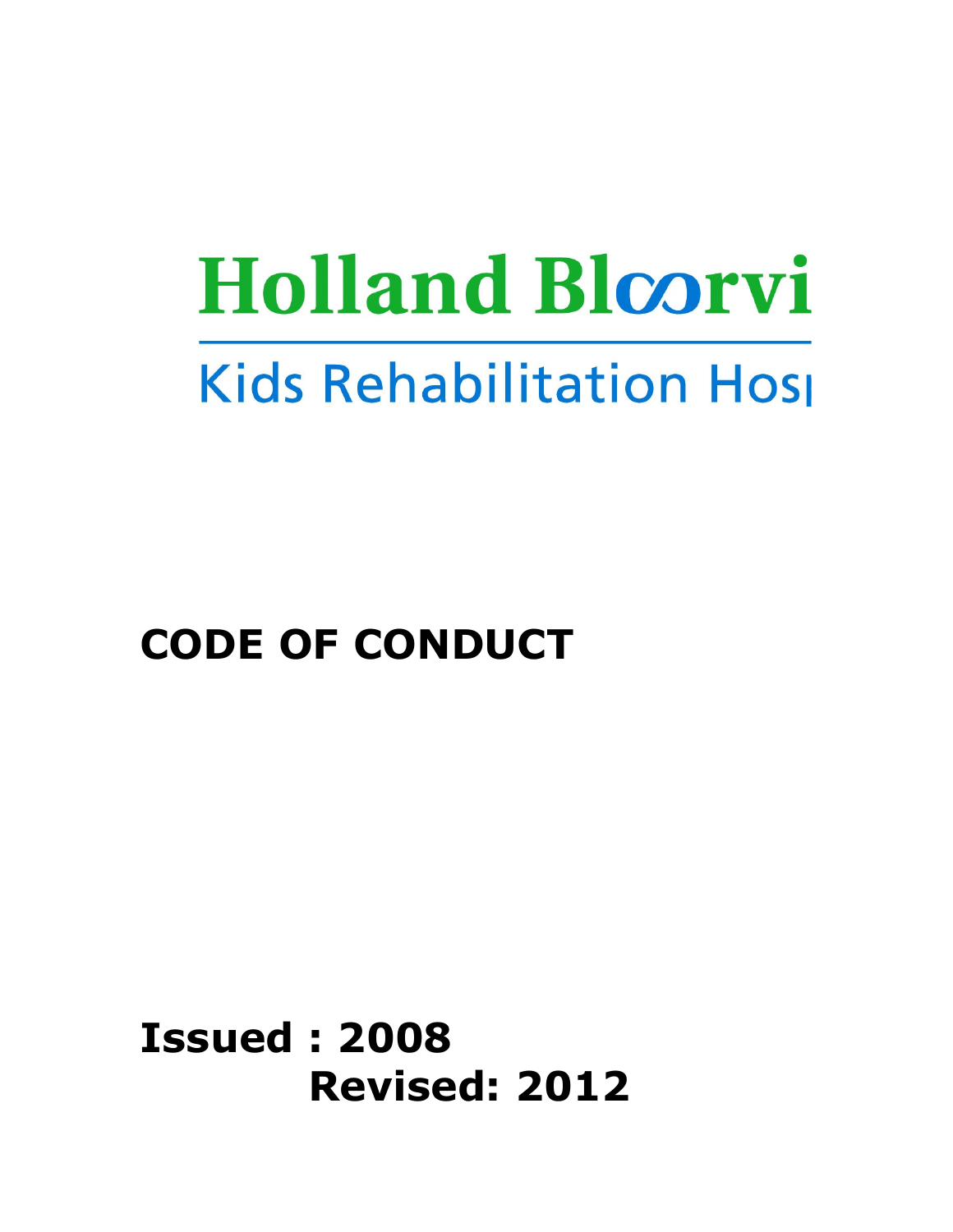# TABLE OF CONTENTS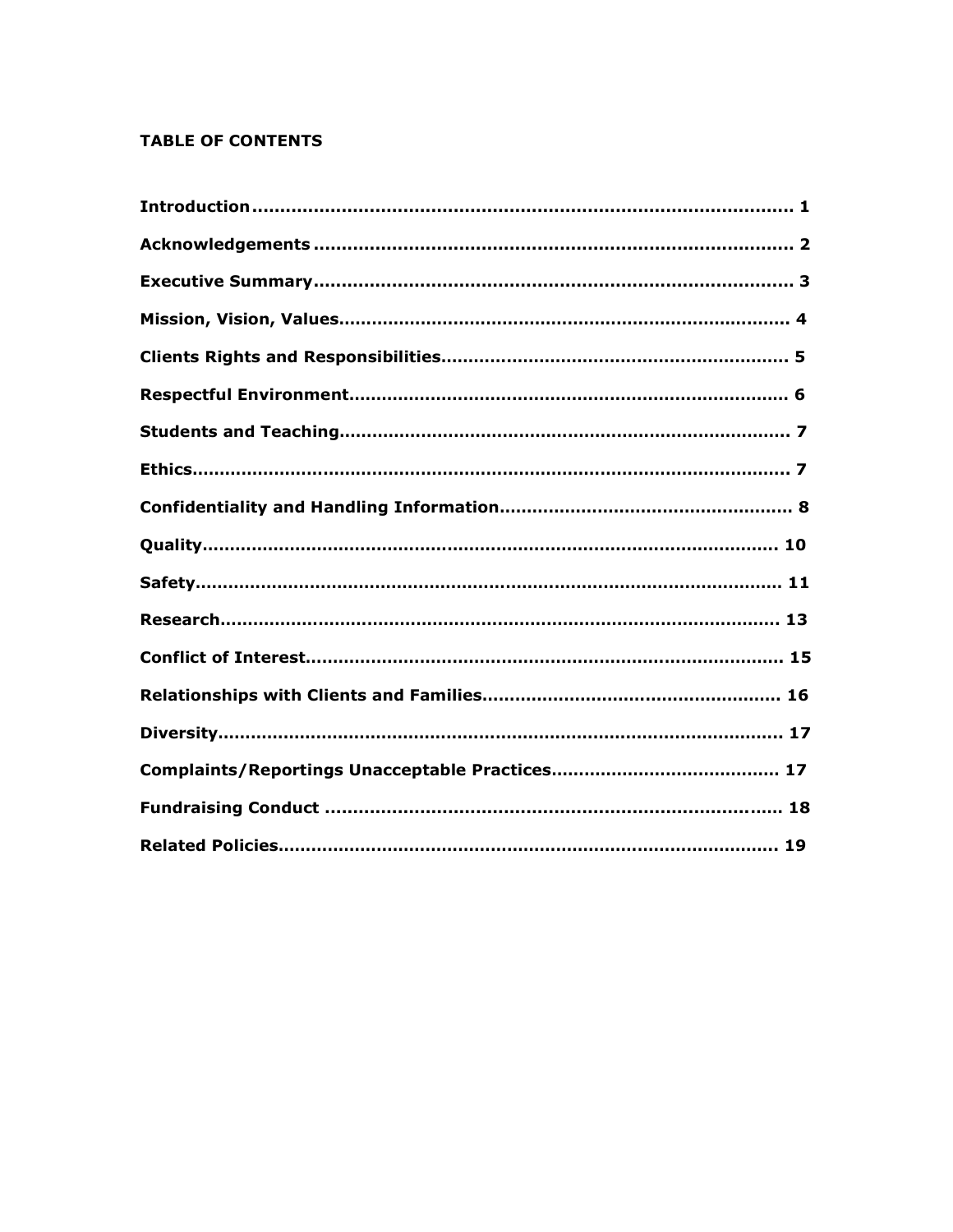# **INTRODUCTION**

Holland Bloorview Kids Rehabilitation Hospital is committed to excellence in client care, research and education. We all have a role to play in helping the organization to achieve its mission and to meet its goals. Holland Bloorview's success depends largely on our reputation and the relationships that we develop and maintain with each other, with those we serve and with our partners in health care, community and business sectors.

This Code of Conduct is for all of us, and is intended to guide our day-to-day activities. The Code of Conduct brings together the values, policies and practices that relate to the way we conduct our business. It describes the behaviours expected of Holland Bloorview staff, volunteers, physicians, students, Board members, business partners, researchers and fundraisers. The policies that are referenced and briefly summarized in this handbook are accessible to all staff in the Holland Bloorview Kids Rehabilitation Hospital on-line policy and procedure manual.

We hope you find this handbook useful. If you have questions or concerns about clinical and staff business practices at Holland Bloorview Kids Rehabilitation Hospital, please feel free to discuss them with your manager or a member of the Human Resources department.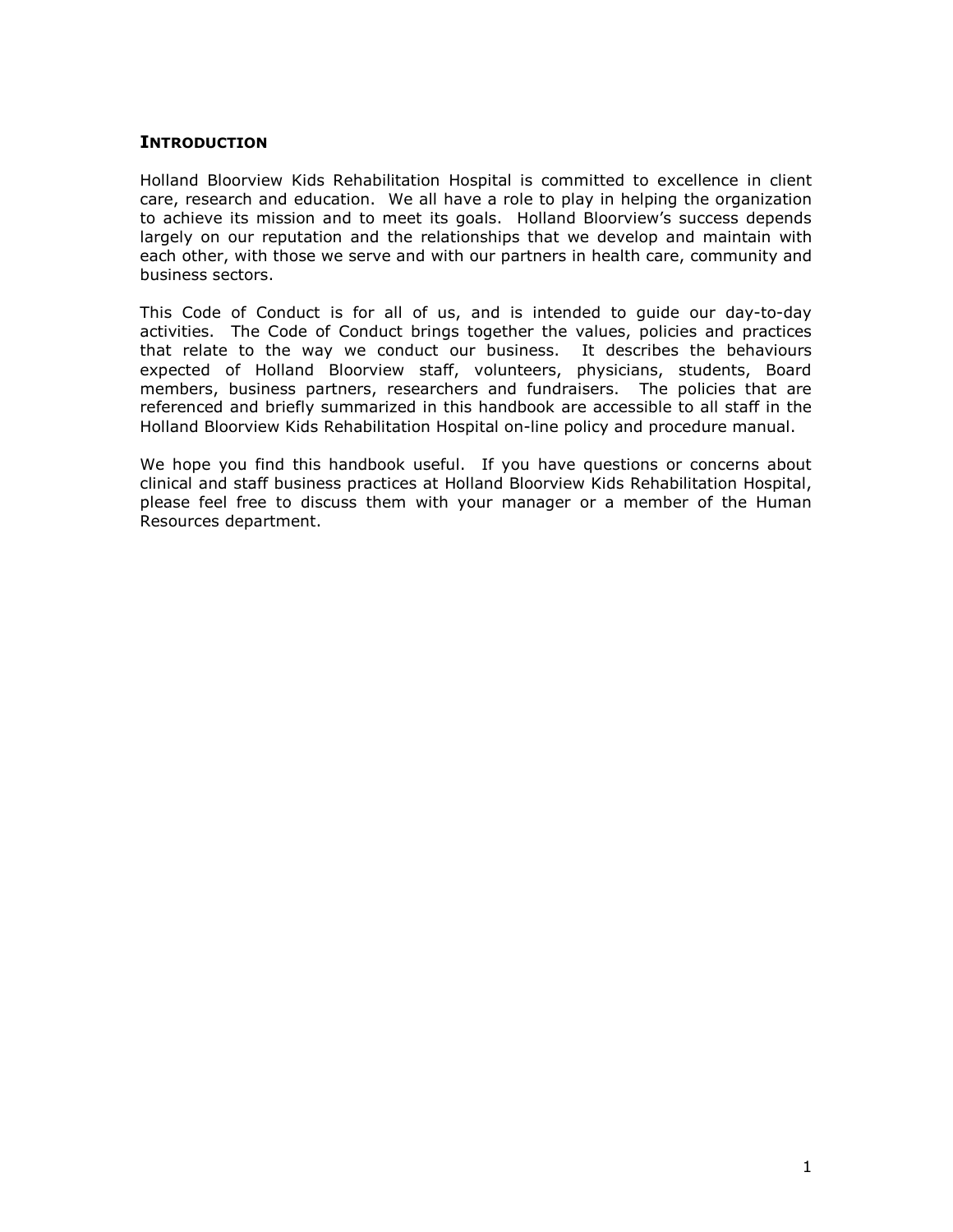# **ACKNOWLEDGEMENTS**

Holland Bloorview Kids Rehabilitation Hospital is grateful to The Hospital for Sick Children, University Health Network, The Scarborough Hospital and especially Toronto Rehab for sharing their Codes of Conduct with us.

We also thank Holland Bloorview Kids Rehabilitation Hospital staff who provided us with feedback and input.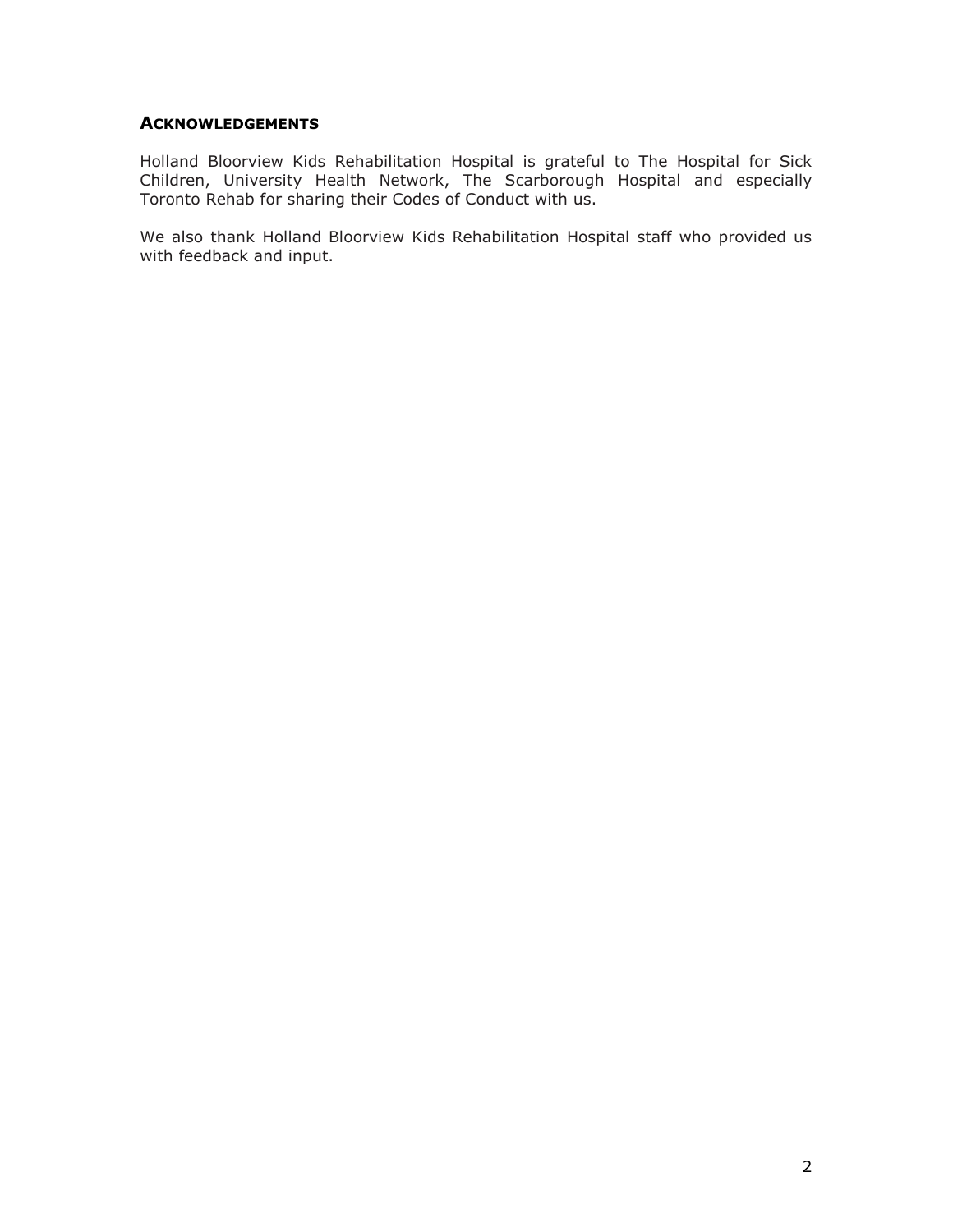# EXECUTIVE SUMMARY

#### Code of Conduct

This handbook outlines Holland Bloorview Kids Rehabilitation Hospital's expectations for all staff, volunteers, students, physicians, board members, fundraisers and business partners when enacting Holland Bloorview Kids Rehabilitation Hospital's business and sets out standards to guide and support all decision making and actions when acting on behalf of Holland Bloorview.

Holland Bloorview's staff, volunteers, students, physicians, board members, researchers, fundraisers and business partners are expected to comply with all applicable laws of the Province of Ontario and of Canada. Staff should never consider personal advantage in making decisions or taking action or jeopardize their ability to act in the best interest of Holland Bloorview.

Holland Bloorview's staff, volunteers, students, physicians, board members, researchers, fundraisers and business partners who exercise formal or informal authority on Holland Bloorview's behalf must ensure that any one who acts on this authority understands their responsibility to comply with this code.

Any staff, volunteer, student, physician, board member, researcher, Foundation staff and business partner in doubt about a proposed action should contact his/her manager or the Human Resources department before the action is taken unless it places that person or another person at immediate risk. In that situation, disclosure is expected as soon as possible.

Holland Bloorview's staff, volunteers, physicians, students, physicians, board members, fund raisers and business partners will:

- 1. Exemplify Holland Bloorview's values and provide the highest quality of care and health services within available resources.
- 2. Promote the timely communication of rights, responsibilities and information to clients and families in order to foster informed decision-making.
- 3. Respect the customs and beliefs of others in our diverse and multicultural internal and external environments.
- 4. Respect the confidentiality of information, in accordance with relevant legislation and policies.
- 5. Develop, promote and maintain competence.
- 6. Avoid conflict of interest and refrain from engaging in activities that jeopardize or interfere with one's ability to act in the best interest of Holland Bloorview.
- 7. Promote a safe environment for everyone.

Questions or concerns should be directed to your manager or the Human Resources department.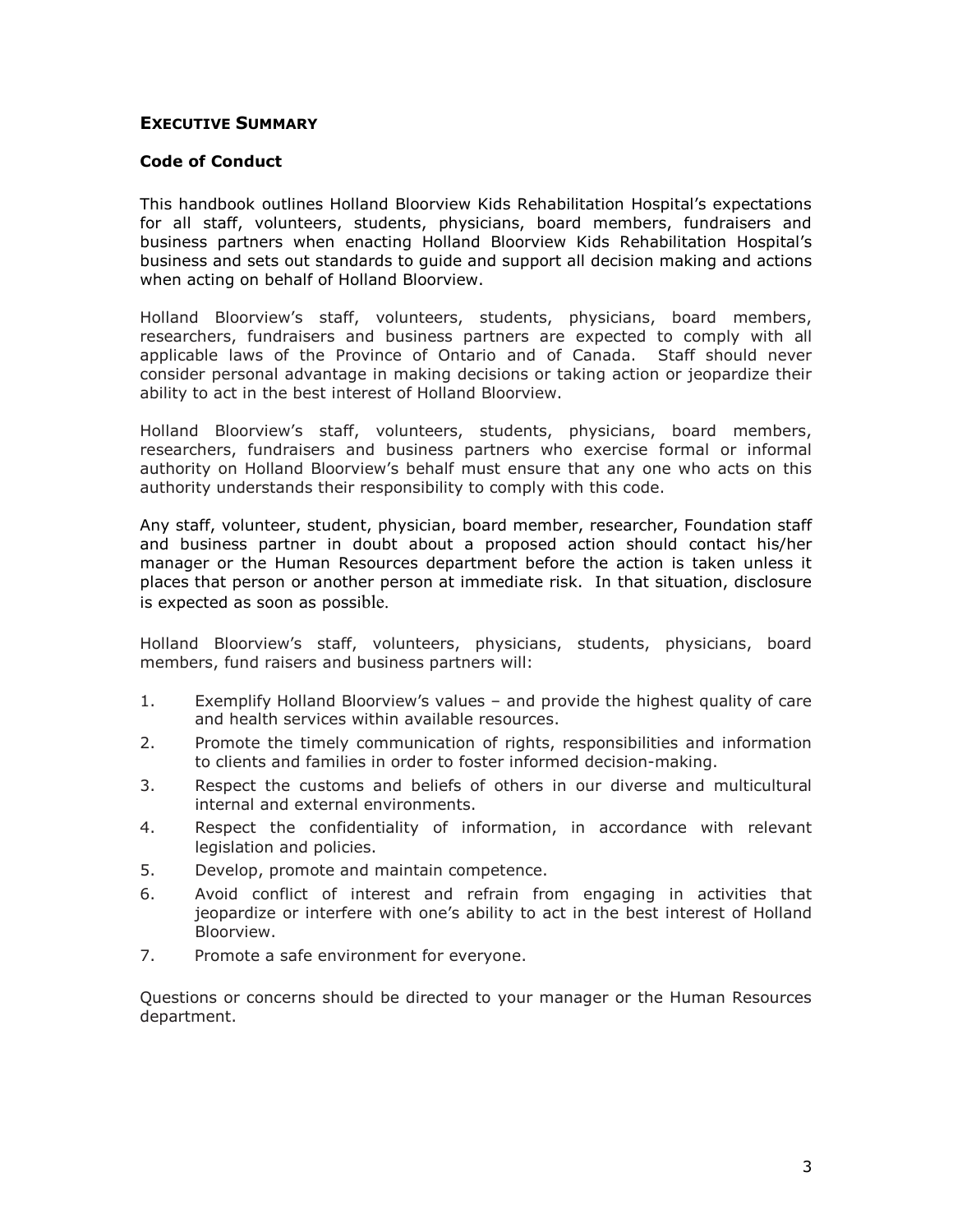# The Purpose of the Code of Conduct

This Code of Conduct is for all Holland Bloorview staff, volunteers, students, physicians, board members, researchers, Foundation staff and business partners. The Code provides standards for ethical behaviour when dealing with other people  $$ from co-workers and partners in healthcare, education and research to clients, families, external suppliers, government authorities, the media, and the public.

# Holland Bloorview's Policies

The Code of Conduct summarizes several of Holland Bloorview Kids Rehabilitation Hospital's existing policies related to appropriate behaviour and ethical conduct. For more details on the policies and their procedures you must refer to the actual policy documents that are referenced in this handbook.

All of Holland Bloorview's policies are available electronically on each computer desktop. If you do not have electronic access, please speak with your manager who can direct you to the hard copy version.

# Living Our Values

### Our Mission

Holland Bloorview Kids Rehabilitation Hospital provides specialized programs and clinical care for children and youth with rehabilitation and complex care needs to enable them to participate in life to the fullest.

We are dedicated to being Canada's leading paediatric rehabilitation teaching hospital, at the forefront of clinical care, research and education in childhood disability. As a key resource for the province of Ontario, we are committed to building community capacity and partnerships to enhance the quality of life for children with rehabilitation and complex care needs and their families.

### Our Vision

A World of Possibility – For Kids with Disabilities

### Our Values

- Caring **Providing exemplary care, we are dedicated to** enhancing the quality of life of our clients and their families
- Excellence Striving for excellence, we are committed to safety, accountability, evaluation and continuous quality improvement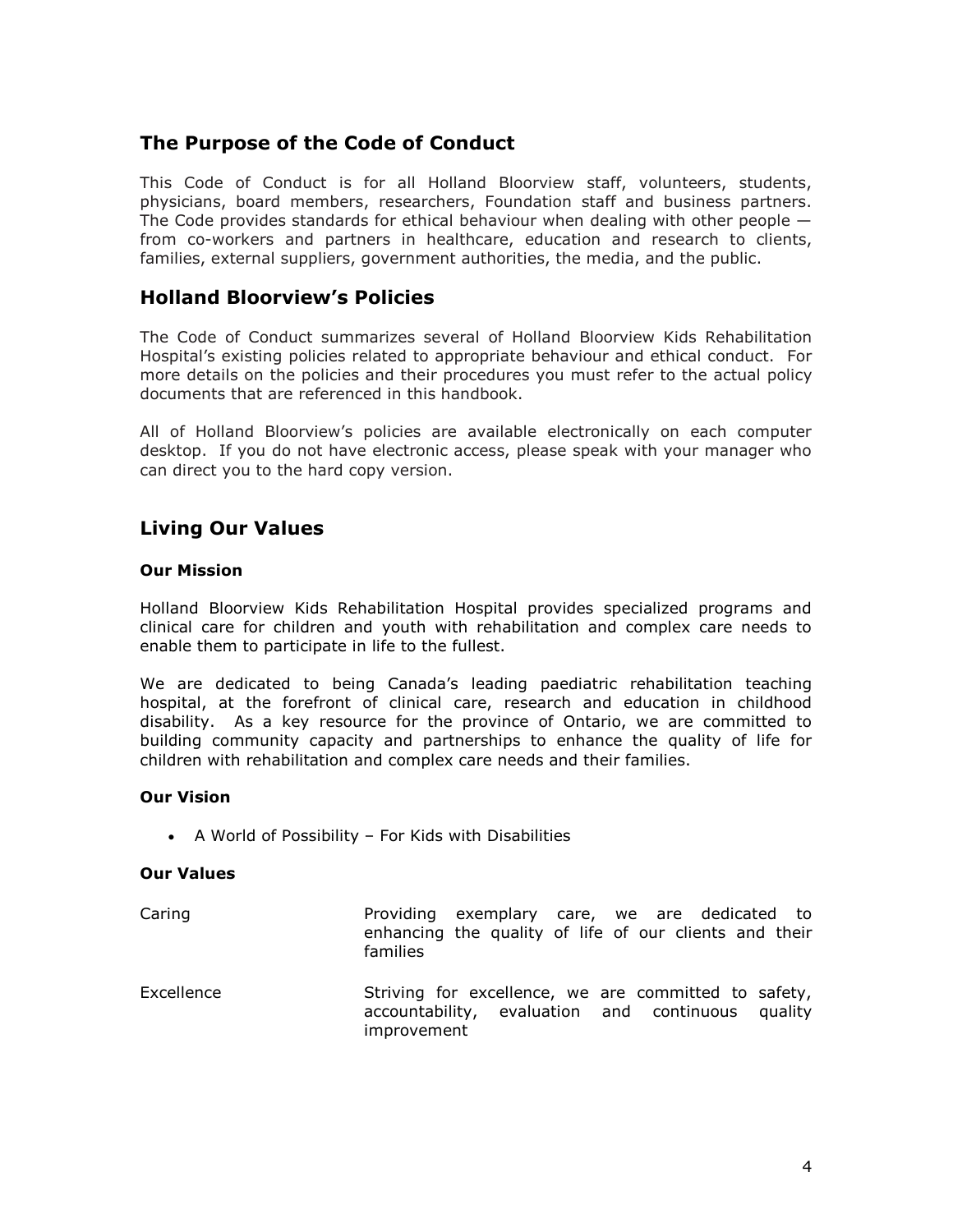| Client and Family<br>Centred-Care | Applying the principles of partnership, respect and<br>Communication, we are committed to a family-centred<br>approach in all we do                                |
|-----------------------------------|--------------------------------------------------------------------------------------------------------------------------------------------------------------------|
| Innovation                        | Fostering a culture of inquiry and innovation, we aspire<br>to lead the way in clinical care, education and research<br>in the field of childhood disability       |
| Partnership                       | Working in partnership with clients, families, staff,<br>volunteers and key external partners, we take a team<br>approach to clinical care, education and research |
| Respect                           | Embracing diversity, we seek to empower people and<br>treat everyone with empathy and respect                                                                      |

Our values guide us in what we do, whether it is strategic planning, day-to-day decision-making or the way we treat clients, co-workers and colleagues in other organizations.

At Holland Bloorview Kids Rehabilitation Hospital we are sensitive and compassionate in our interactions with individuals, their families and our colleagues. Our clients are at the centre of all our work. We set goals jointly with our clients and their caregivers to establish individual treatment plans. We respect our clients' values, cultures, beliefs and lifestyles and are responsive to the needs of our diverse communities.

# Client Rights and Responsibilities

In keeping with our Vision, Values and Mission, and as a fully affiliated teaching hospital of the University of Toronto, Holland Bloorview requires that all staff support Holland Bloorview's Client Rights and Responsibilities.

# Your Rights

Quality care and service Shared decision-making Information and answers Courtesy, dignity and respect Privacy and confidentiality Respect for your language, culture and religion

# Our Expectations

Courtesy, dignity and respect Accurate, up-to-date information Partnerships with staff Payment of costs not covered by your health card Feedback on how we're doing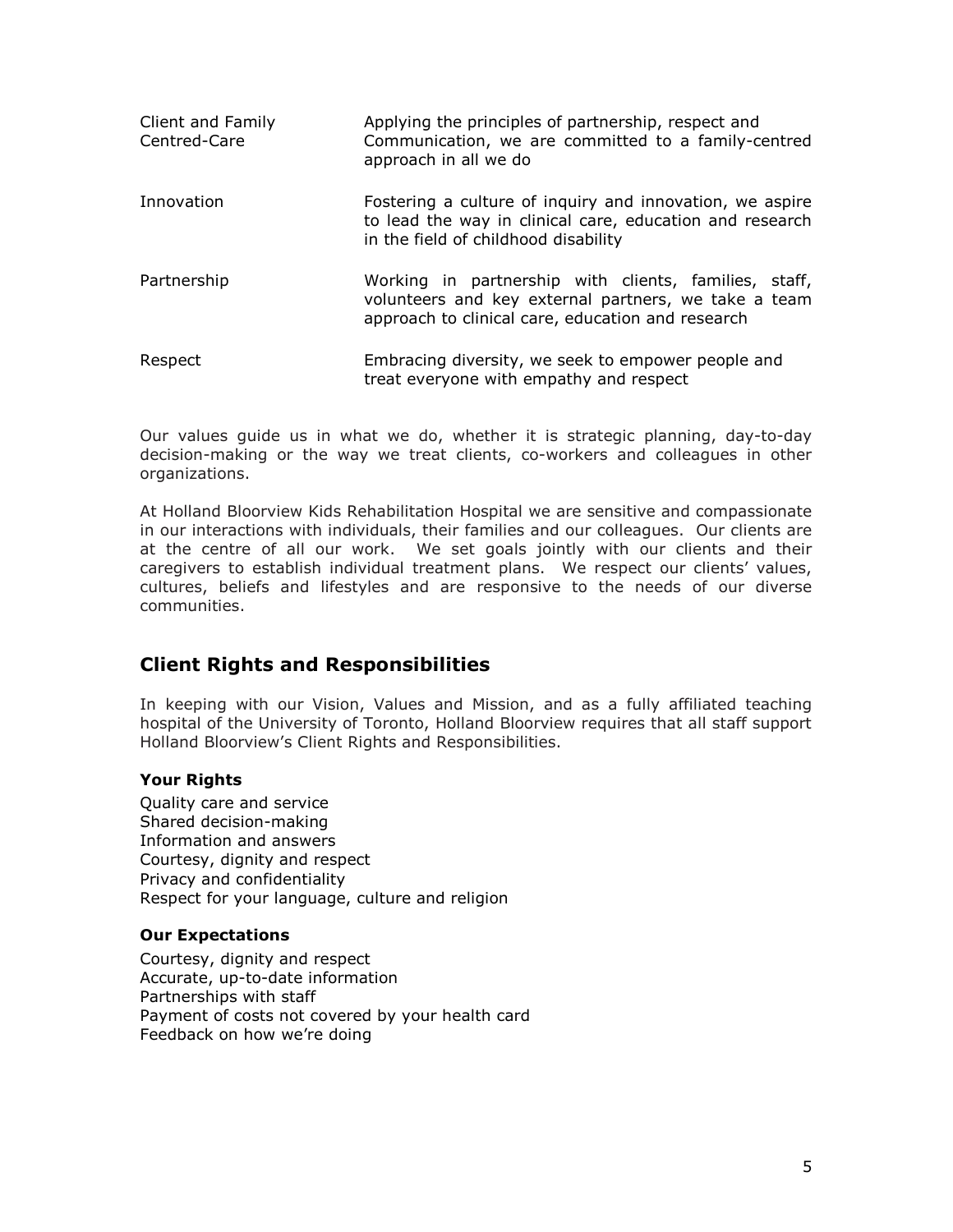# Respectful Environment

Holland Bloorview Kids Rehabilitation Hospital is committed to creating an environment that is respectful for our staff, volunteers, clients and their families. To maintain a respectful environment at Holland Bloorview we…

Listen to understand - we actively listen and are responsive to the needs and wants of others

**Recognize contributions and roles** - we value the contributions of others, and recognize the important role everyone plays.

**Communicate with each other** - we are open, honest and offer explanations for our actions

Use a collaborative approach - we work together as a team and resolve issues in a direct and timely way

**Create a supportive environment** – we are fair, flexible and willing to help each other

**Show courtesy** – we are friendly, polite and considerate

**Embrace diversity** – we consider different perspectives and are attentive to the dignity of others

Value each other's time - we are prompt and follow through with what we say we are going to do

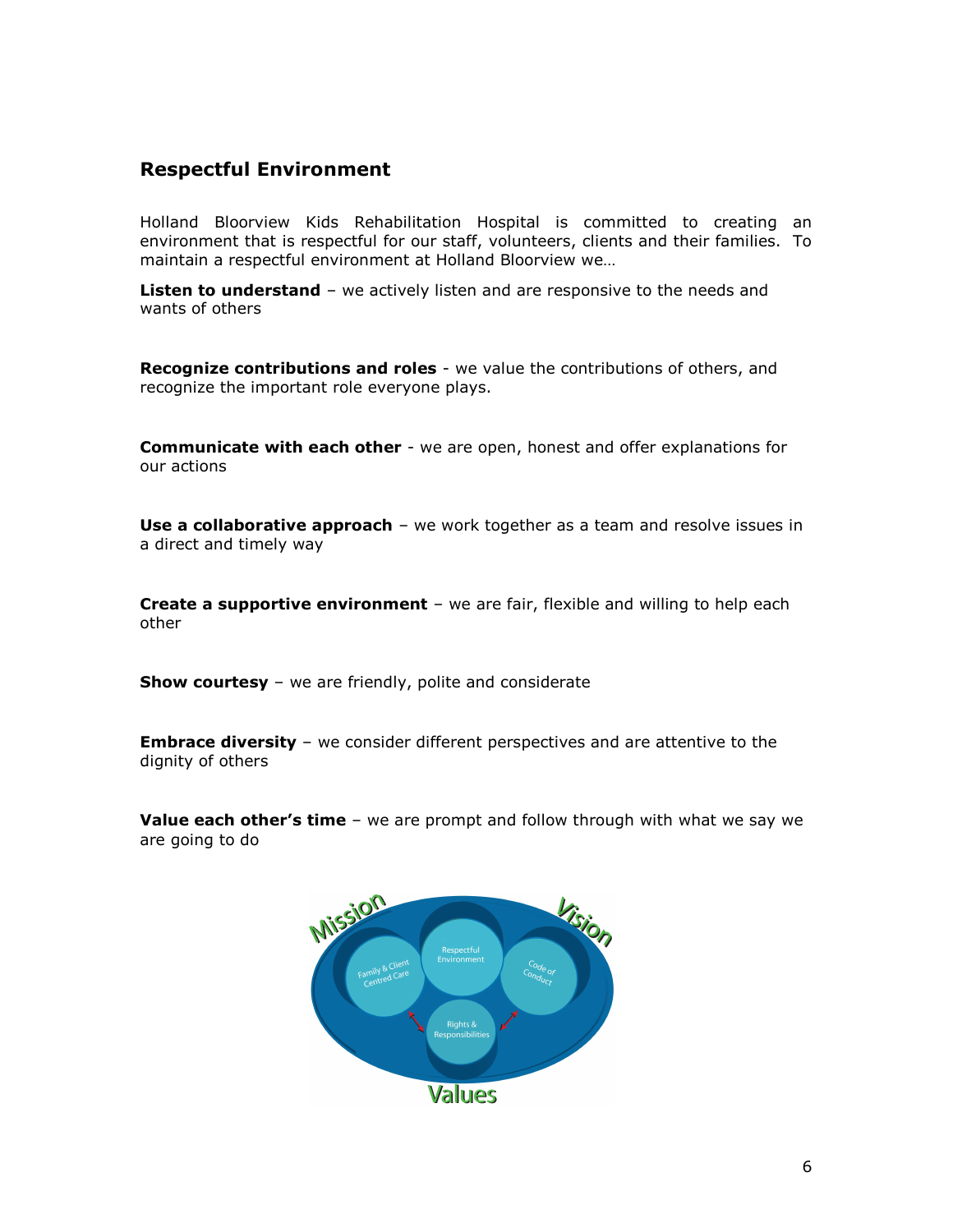# Students and Teaching

As an academic health sciences centre, fully affiliated with the University of Toronto, Holland Bloorview is uniquely positioned to train the health professionals of tomorrow in the specialized areas of rehabilitation and complex continuing care. Students come from a wide range of educational institutions and programs. Holland Bloorview fosters student /trainee education by offering a unique environment and comprehensive practical training for individuals preparing for a career in health care.

It is important for clients and family members to be explicitly informed that students will be involved in their care and that appropriate supervision and safeguards are in place. Students are expected to abide by Holland Bloorview's Code of Conduct.

# **Ethics**

# Ethics and the Law

Holland Bloorview Kids Rehabilitation Hospital is committed to operating within municipal, provincial and federal laws and regulations. Staff, volunteers, students, physicians, board members, researchers, fundraisers and business partners are expected to work within these same laws.

Professionals must also comply with the conventions and practices of the various colleges or provincial bodies that regulate the health care professions.

# ETHICAL DECISION-MAKING RESOURCES:

While a Code of Conduct can give you general guidelines, it cannot cover every situation. Ethics sometimes comes down to a personal decision or a conflict between competing responsibilities. If you find yourself struggling with an ethical issue, you may wish to talk with one of the ethics facilitators at Holland Bloorview or the bioethicist. For example, ethical issues may include conflicting values, beliefs or goals in relation to client care, concerns that someone's rights are not being respected, or worry about the fairness or justice of some practice.

The Bioethics service offers confidential consultation support to staff, clients and their families when they find themselves confronted by difficult or troubling ethical challenges. The Bioethics service is led by an ethicist who is a professional educated and trained to assist with ethical problems arising in health care and research settings. In addition to the bioethicist, Holland Bloorview Kids Rehabilitation Hospital has implemented a "hub and spoke" model that designates ethics facilitators for each clinical program and for other services. These facilitators are the local ethics contacts and work with the bioethicist to meet staff, client and family needs, while respecting confidentiality, except as required by law.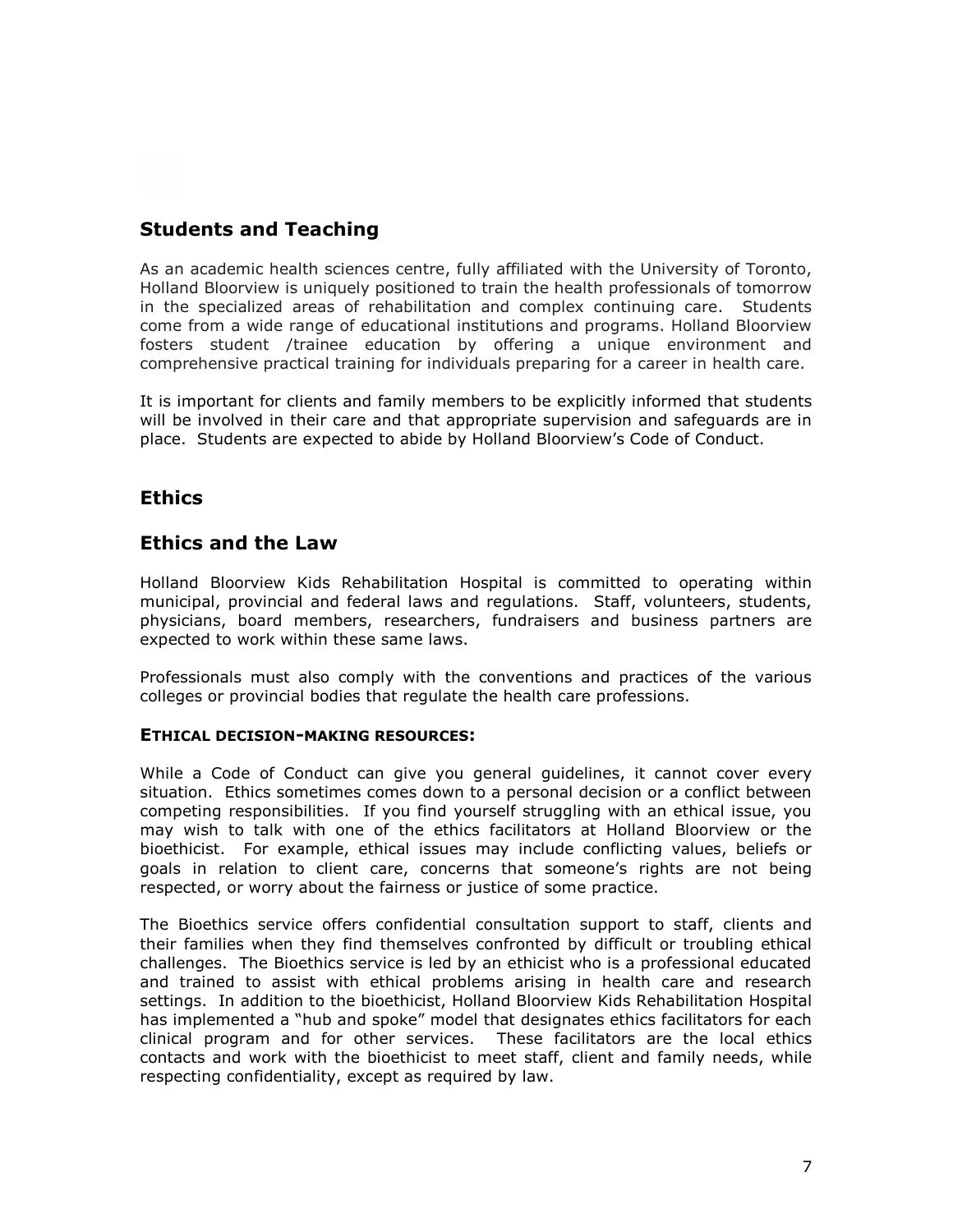# Confidentiality and Handling Information

At Holland Bloorview Kids Rehabilitation Hospital, we are committed to protecting the privacy and confidentiality of all personal health information. Although it is important to collect and use health information to provide the best care possible, Holland Bloorview has policies and procedures in place to ensure that health information is shared only with those who need to have access to it. We ensure that all heath information is treated with respect and dignity.

All staff of Holland Bloorview Kids Rehabilitation Hospital must sign and abide by our Confidentiality Statement. See Policy IM-025 Confidentiality Statement.

### PROTECT INFORMATION IN A CLIENT'S HEALTH RECORD

A client's health record is treated as a confidential document at all times and maintained in a secure environment at all times. Holland Bloorview is governed by the Personal Health Information Protection Act (November 2004). Only staff that provide care or are authorized to improve care may have access to a client's health record unless there is legal justification for its release. All professional employees are also bound by provisions of the Regulated Health Professions Act, 1993, and their professional ethics as determined by their licensing body or college, in releasing client information.

According to the Public Hospitals Act, the health record is the property of the Hospital Corporation and is held in the custody of the President and CEO. We have a policy that outlines who has access to client's chart, who owns it, how a client can request copies of the health record, what parts are shared with other health care agencies, legal duties requiring release of client information and when client consent is required for release of their health information to the police or to next of kin, for quality improvement, for administration and for research. See Policy IM-020 Confidentiality and Release of Information.

### KEEP FULL AND ACCURATE RECORDS

The organization needs full and accurate records to meet its legal and financial obligations and to manage its business properly. All client-related information, organization books, financial reports, expense accounts, time sheets, administrative records and other similar documents must be completed accurately, honestly and in accordance with organization procedures. Making false or fictitious entries with respect to any transaction of the organization or the disposition of any of the organization's assets is prohibited. You are responsible for the accuracy and completeness of any reports or records you create or maintain.

Employees must comply with the organization's records retention initiatives that prescribe how long documents and records (whether in printed or electronic form) must be maintained in order to facilitate the organization's ongoing operations and to satisfy financial, legal and regulatory retention requirements. These policies also provide directions for the proper disposal of records that have been kept for the required periods.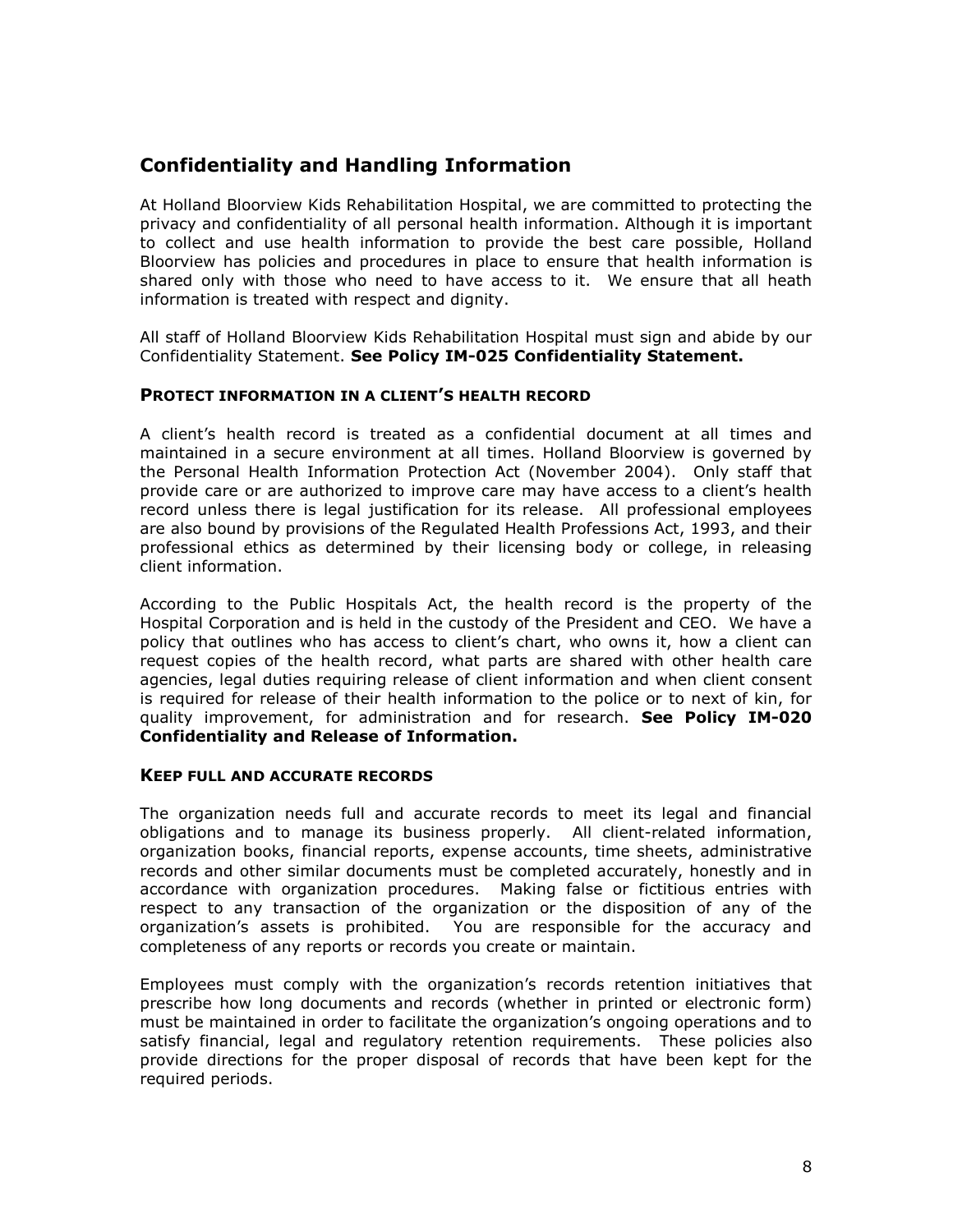#### PROTECT CONFIDENTIAL INFORMATION ABOUT THE ORGANIZATION

Confidential information about the organization itself must also be protected. Information is considered confidential if it is not generally available to the public. Examples are: financial results before they are announced; business plans/forecasts; research findings in advance of peer-review publication; and major gifts and donations before public announcement.

If you have access to confidential information as a result of your job, you must use every precaution to keep it confidential. Use discretion when discussing client care or organization business in public places such as restaurants and elevators, or when using public or cellular phones, the Internet and/or fax machines. If you are required, for legitimate business purposes, to disclose confidential information to any person outside the organization, authorization should be obtained from your manager beforehand.

All Holland Bloorview employees sign a statement of confidentiality upon hire and are required to sign this statement on an annual basis. You have a duty to protect confidential information even after you leave your employment with the organization.

#### SHARE INFORMATION RESPONSIBLY WITH EXTERNAL GROUPS

Sometimes Holland Bloorview shares personal information with outside groups, businesses or agencies. For example, we use a mailing house to assist us with mailing out publications to families. Confidentiality clauses are inserted into contracts with third parties to ensure they are compliant with privacy legislation and Holland Bloorview policies & procedures.

### REFER MEDIA QUESTIONS TO COMMUNICATIONS AND PUBLIC AFFAIRS

Holland Bloorview Kids Rehabilitation Hospital will assist the media and general public, whenever possible, to receive authoritative, reliable and up-to-date information about the organization and on the topic of childhood disability. However, Holland Bloorview will be guided by legal restrictions and ethical considerations surrounding the type and extent of information that will be released publicly. Spokespeople are identified by Communications and Public Affairs, and when necessary, in consultation with the President and CEO See Policy AC-040 Media Relations.

#### RESPECT COPYRIGHTED MATERIALS

Copyright laws may protect many materials used in the course of your work as an employee or representative of Holland Bloorview Kids Rehabilitation Hospital. Examples include computer software, books, audio and videotapes, trade journals and magazines, as well as presentation slides, training materials, management models and problem-solving frameworks produced by our own staff or outside consultants. It is illegal to reproduce, distribute, or alter copyrighted material without the permission of the copyright owner or authorized agent.

Use of a photocopying machine to reproduce all or a substantial part of a work protected by copyright is governed by the Canadian Copyright Act. Section 3 of the Copyright Act provides that "copyright" means the sole right to reproduce the work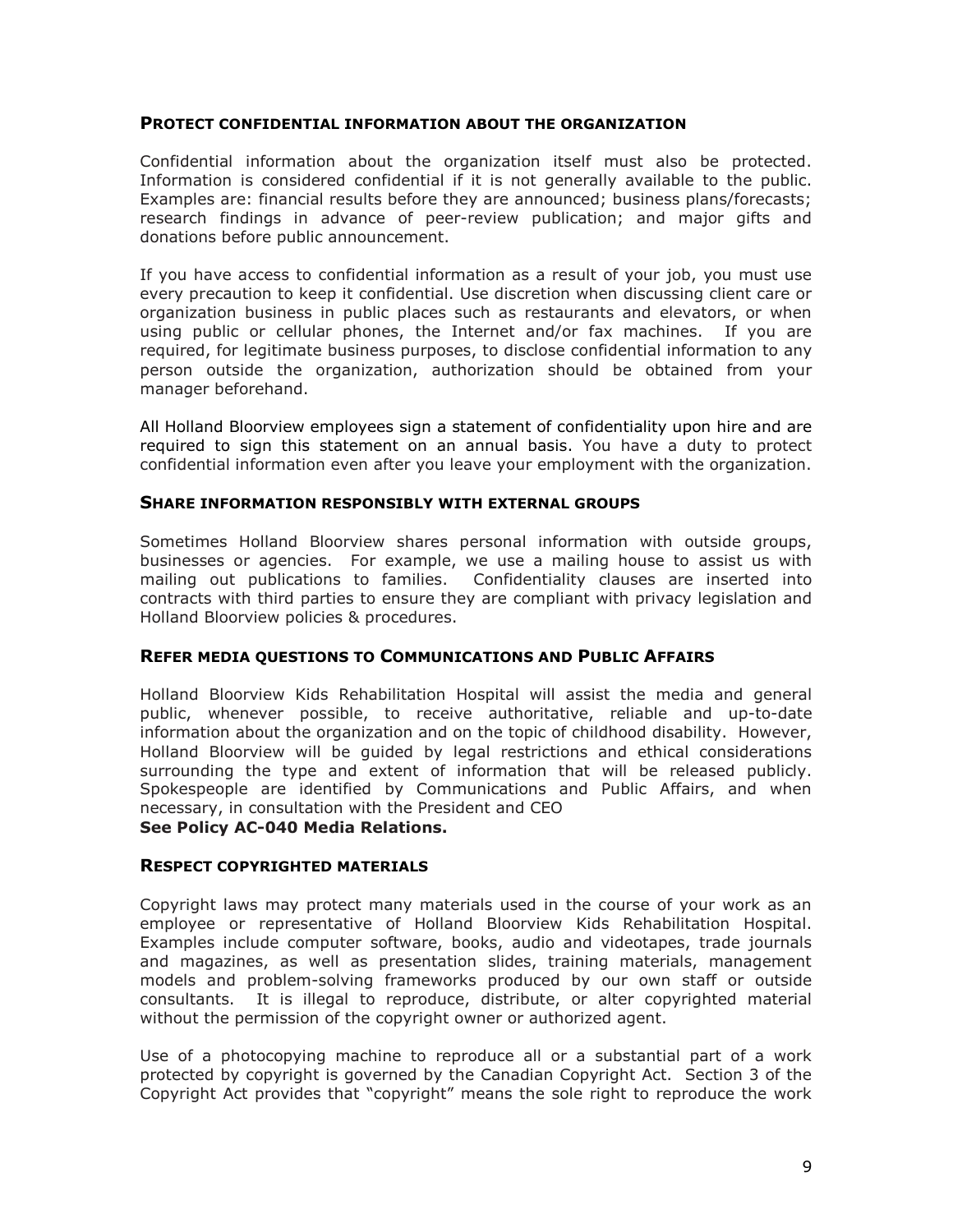or any substantial part thereof in any material. Copying of work or substantial part of work protected by copyright requires the permission of the copyright owner. Section 29(1) & (2) of the Copyright Act states that it is not an infringement of copyright to "deal fairly" with any work for the purposes of private study, research, criticism, review or newspaper summary.

The responsibility for determining whether permission is required, and then obtaining permission if required, is that of the person making the copy and not the original proprietor of these materials. The Copyright Act, Revised Statutes of Canada 1985, Chapter C-42, is available in the Health Sciences Library for inspection upon request or at www.laws.justice.gc.ca/en/c-42/text.html. Questions concerning copyright should be directed to Holland Bloorview's Health Sciences Library.

# Quality

Quality is the degree of excellence and the extent to which an organization meets clients' and families' needs and exceeds their expectations (CCHSA, 2004). Holland Bloorview's quality program is an important component of our Organizational Effectiveness framework and is a key enabler in the accomplishment of the strategic plan. Quality at Holland Bloorview has three main elements: risk management, quality assurance and quality improvement; and uses the Model for Improvement to guide quality improvement initiatives. See Policy AC-060 Quality at Holland Bloorview Kids Rehabilitation Hospital.

The following key elements support the Quality program at Holland Bloorview and facilitate the enhancement of the organization's quality culture:

- risk management
- partnerships
- responsiveness-client/family focus
- accountability
- continuous improvement
- team work
- integration-system thinking
- communication and recognition
- standards, evidence and measurement

Quality improvement is central to what we do in our daily practice and as such all staff have a responsibility in the development and implementation of the Quality program.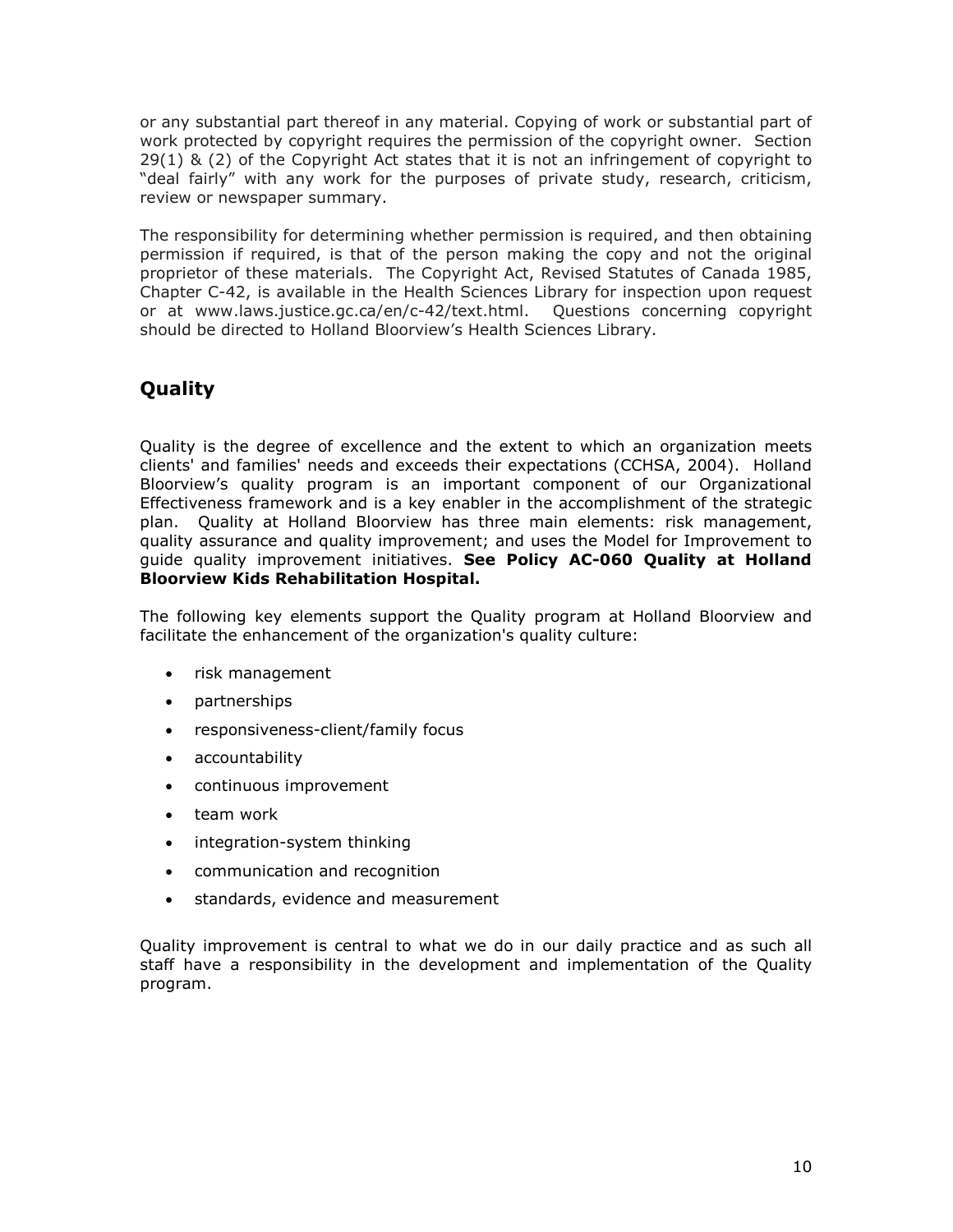# **SAFETY**

#### KEEP YOUR WORKPLACE SAFE AND SECURE

Each of us has a responsibility to help ensure the organization is complying with health, safety and environmental laws and regulations by reporting incidents, accidents, potential hazards, near misses, unsafe conditions and other concerns immediately to our manager or someone responsible for facilities management. Under the Occupational Health and Safety Act, all workers have the right to refuse work under unsafe conditions or circumstances and should report such conditions immediately.

It is also critical that we protect both individual and organization property and assets. While Holland Bloorview provides security measures, we must all be part of the process. If you know of any situation or incident that could lead to the loss, misuse or theft of organization or individual property, report it immediately to a manager or Security.

Holland Bloorview will meet or exceed, where possible, requirements outlined in workplace regulations and acts.

Workplace safety regulations and acts are in several policies and are listed in the Occupational Health and Safety Manual. Some examples of key policies are Accident/Incident Reporting and Investigation; Critical Injury Reporting and Investigation; Eye Protection; Footwear; Ladders and Stepstools; Occupational Hygiene and Workplace Monitoring; Personal Protective Equipment; and Safety Education.

### WORKPLACE VIOLENCE

Holland Bloorview Kids Rehabilitation Hospital is committed to providing a working environment that is free of violence by ensuring that all workplace parties are familiar with the definitions of workplace violence and their individual responsibilities for prevention and corrective action.

Workplace violence is any incident in which an employee or volunteer is abused, threatened or harassed and includes incidents that inflict injury or cause damage to property. The act may be implied or actual, and be either verbal or physical in natured. Violence also includes acts and threats of aggression resulting in physical or psychological damage, pain or injury to a worker.

It can occur in the workplace or outside of the work settings. It can occur during work-related functions at off-site locations such as conferences, social events or visits to a client's home See Policy HR 530 Workplace Violence.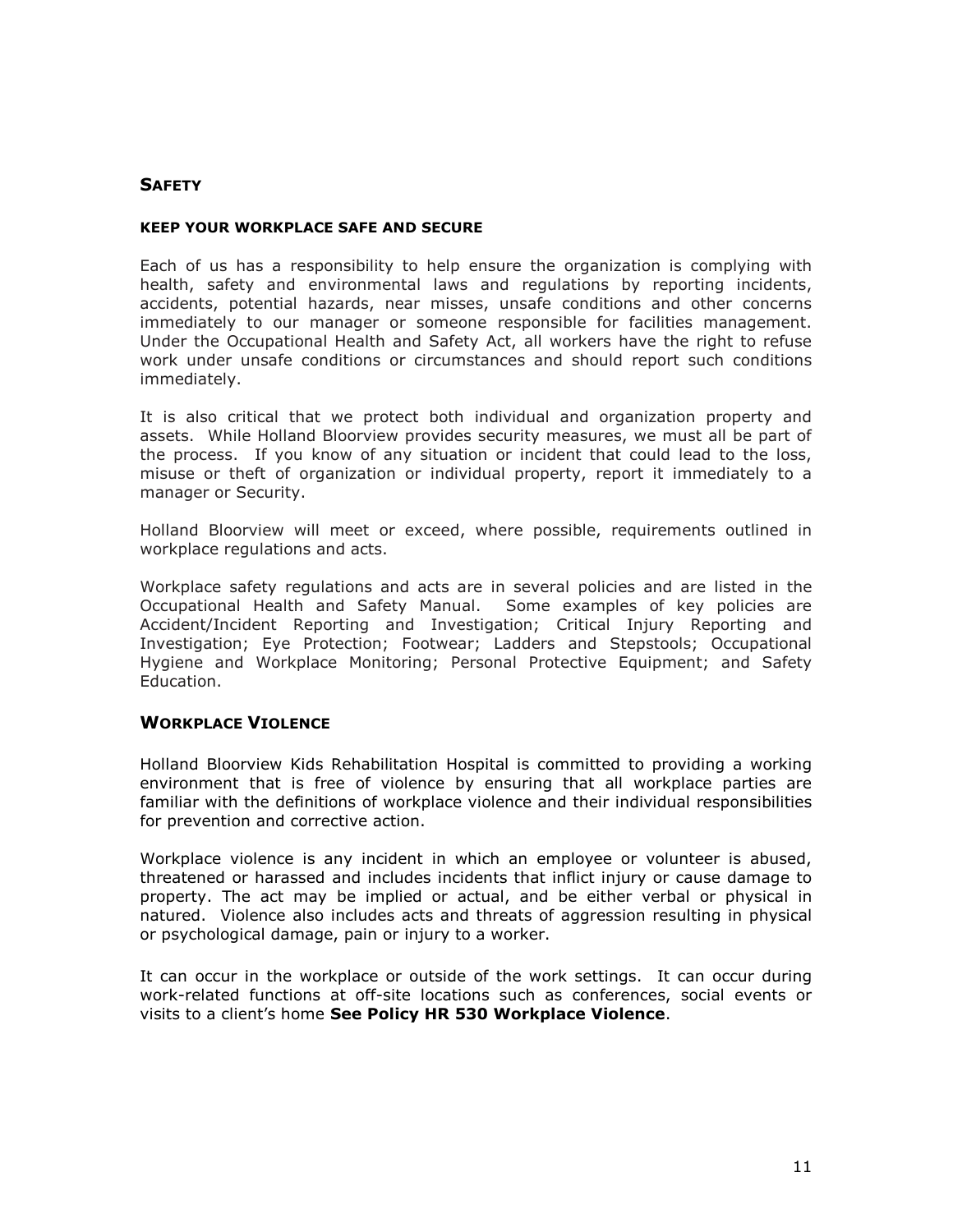# Workplace Violence Reporting and Investigation

All acts of workplace violence must be reported to the employee's manager and an incident report must be completed. The incident will be investigated.

#### For further information regarding reporting and investigation please refer to **Policy** HR 530 Workplace Violence and Policy OHS-205 Accident/Incident Reporting Procedure.

# Client Safety

# SAFETY CULTURE

Holland Bloorview Kids Rehabilitation Hospital recognizes that client safety is everyone's ethical responsibility. We are committed to a strong safety culture that is reflected in our work and daily practice. The following principles are the cornerstones of our culture of client safety:

- Safety and quality of service are our top priorities
- Client safety is championed by a network of formal and informal leadership throughout the organization
- Reporting of safety issues, adverse events, near misses and potential concerns is required with an expectation that all individuals are responsible to seek solutions See Policies CF-120 Incident Reports, CF-131 Management of a Critical Event Involving Clients, NPR-525 Medication Treatment Incident Discrepancy, and OHS-225 Critical Incident/Accident.
- Under Ontario Law, reporting of suspicion of child abuse is required See Policy CF-030 Assault – Physical and Sexual.
- Safety issues are addressed in a blame free and just manner which supports honesty, trust and accountability
- In seeking solutions we focus on system design, organization and operation rather than on individual performance
- We are prospective in our analysis of safety issues
- All safety concerns raised are opportunities for quality improvement
- Staff will strive for the highest possible standards of competence and excellence in the delivery of service
- Clients and their families are a layer of client safety and are respected as a part of the team
- We will seek proven methods of safety and quality improvement externally and incorporate these findings as appropriate
- Our knowledge and safety experience will be shared when possible with others

# DISCLOSING ADVERSE EVENTS

Holland Bloorview Kids Rehabilitation Hospital supports an organizational culture of transparency. To foster an environment of public trust in the integrity of our services and providers disclosure in the event of client incidents is required See Policy CF-093 Disclosure of Adverse Events.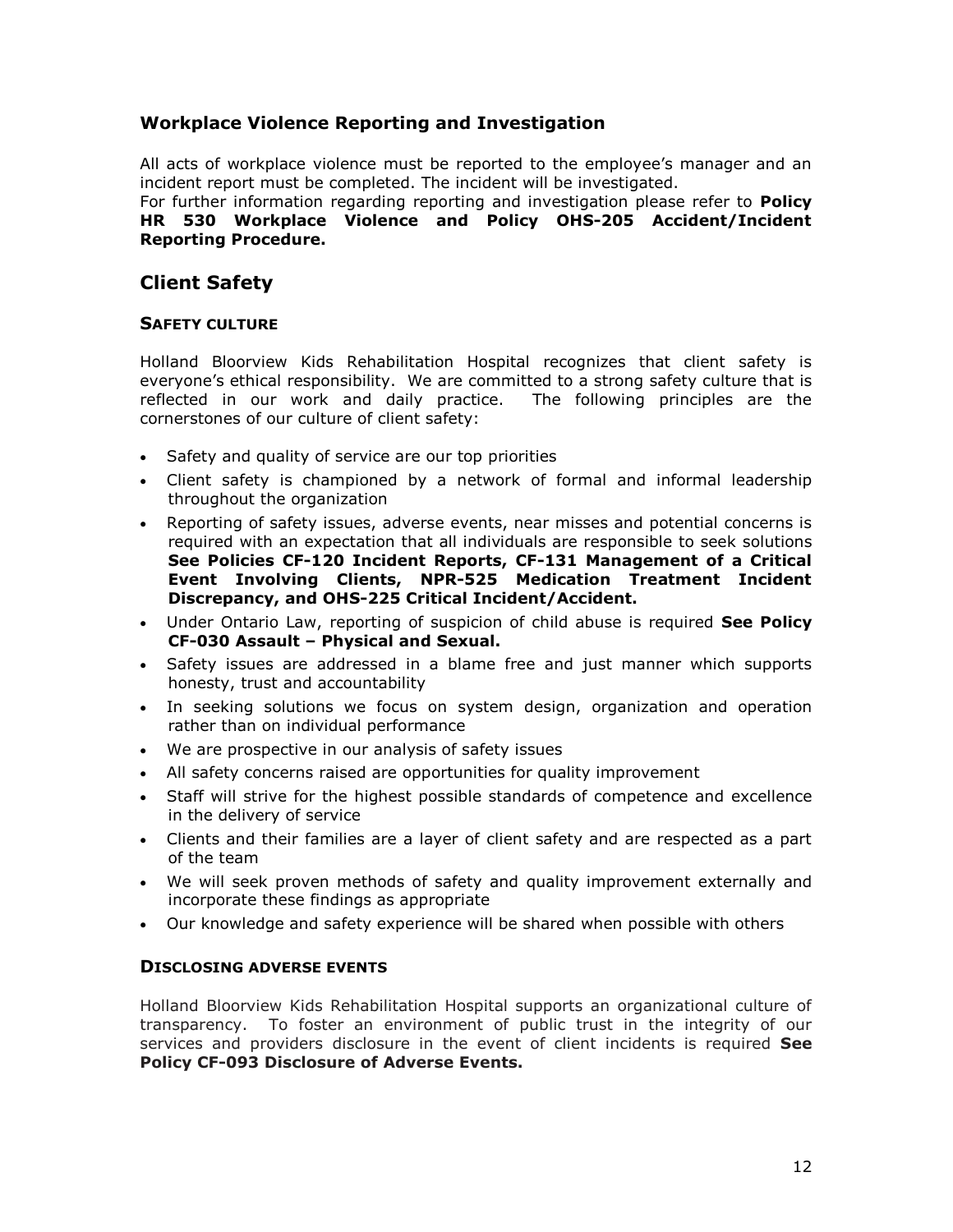#### MAINTAINING SKILLS AND COMPETENCY

Quality and safety are cornerstones of our service delivery practices. Our mandate is to provide essential client-focused and family centred care that will enhance the quality of life for our clients and their families.

Staff will strive for the highest possible standards of competence and excellence in the delivery of service to clients, their families, the community-at-large and teaching and research work. Managers commit to creating a work environment that helps staff reach their own potential both professionally and personally. This applies to all staff, volunteers, students, physicians, board members, researchers, fundraisers and business partners.

# Research at Holland Bloorview Kids Rehabilitation Hospital

Holland Bloorview Kids Rehabilitation Hospital is a recognized leader in paediatric rehabilitation/habilitation research. This has been strengthened by the establishment of the Holland Bloorview Research Institute - the only paediatric rehabilitation research institute in Canada - and with the academic affiliation to the University of Toronto.

All research carried out at Holland Bloorview is conducted in accordance with the highest scientific and ethical standards. Research involving human participants must receive Research Ethics Board (REB) approval prior to beginning the study, as well as continuous review and approval.

# RESEARCH ETHICS BOARD

The purpose of the REB is to ensure that all research carried out at Holland Bloorview or by Holland Bloorview staff, is conducted in accordance with the highest ethical standards. In carrying out its mandate, the REB is guided by the principles of the Tri-Council Policy Statement (TCPS), which include respect for human dignity, free and informed consent, privacy and confidentiality, justice and inclusiveness, vulnerable persons, and balancing harms and benefits. In addition, the REB recognizes the unique clientele of Holland Bloorview and is thus guided by the understanding that children, youth, and families who receive services at Holland Bloorview are vulnerable populations that warrant the greatest protections. As such additional safeguards need to be in place to protect clients and members of the community who serve as research participants.

### PRIVACY AND CONFIDENTIALITY OF INFORMATION

Privacy and confidentiality of personal information gathered, used and shared for research is tightly controlled through the research ethics review process. Decisions for collection, use and dissemination of personal information for research are carried out in accordance with Holland Bloorview's privacy policies.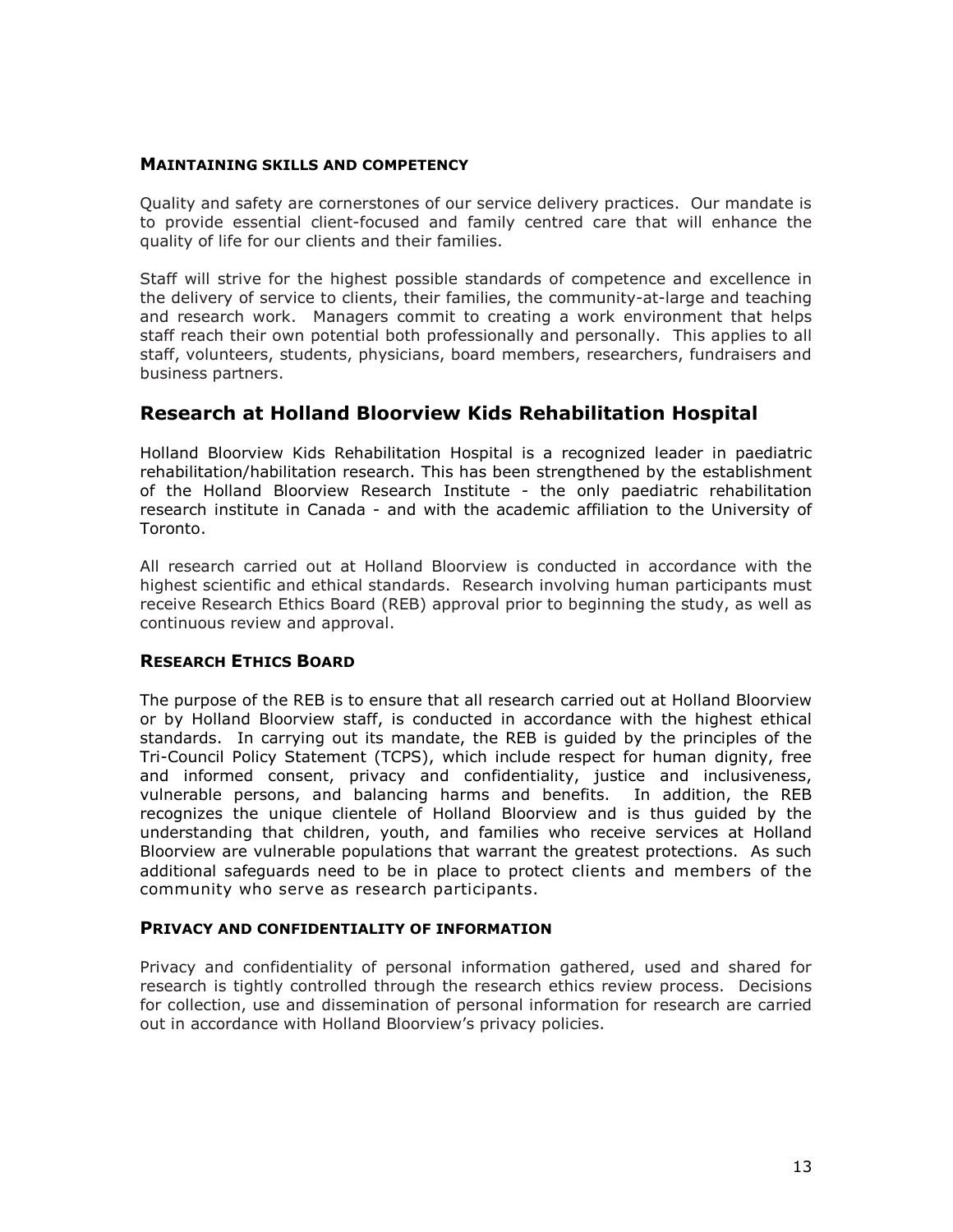# DECLARING RESEARCH CONFLICT OF INTEREST

All researchers affiliated with Holland Bloorview and REB members are to declare any situation where there is a potential divergence of their private or external interests and their obligations to Holland Bloorview.

# INTELLECTUAL PROPERTY

The mission of the Holland Bloorview Research Institute is to conduct research that will enhance the quality of care and quality of life of children and youth with disabilities and special needs. Achieving these goals involves a process of research and discovery combined with translation of the findings into practice. Sometimes the findings will take the form of new technologies or assistive devices (intellectual property or IP) where commercialization is the most effective way of making them available to benefit those in need. Our IP policy has been developed to protect the interests of Holland Bloorview Kids Rehabilitation Hospital and its personnel. This policy describes how inventors and authors will work with Holland Bloorview on appropriate disclosure, protection, value assessment, commercialization, revenue sharing and negotiation of rights. All contracts for the commercialization of IP must be negotiated through the office of the VP Research in accordance with the Research Institute policies and procedures.

# CONDUCT AND MISCONDUCT

The Holland Bloorview Research Institute follows the University of Toronto's Policy on Conduct of Research and Addressing Allegations of Research Misconduct. All persons involved in research are expected to adhere to the highest standards of scientific and ethical conduct in every aspect of research including applications, proposals, the research itself, reports and publications. Consideration should be given to the accurate presentation and interpretation of experimental data and other factual information, due acknowledgement of another's work, confidentiality, and the appropriate use and allocation of money or other resources supplied for research purposes. Allegations of misconduct will be taken seriously and all inquiries and proceedings will be conducted expeditiously.

### APPOINTMENTS

The Holland Bloorview Research Institute has established clear criteria for the appointment, roles, responsibilities and renewals for scientists and research staff, which are in keeping with other teaching hospitals and our academic partners.

# **STUDENTS**

As a fully affiliated teaching hospital of the University of Toronto, students from many different backgrounds have an important and prominent role in daily research activities at Holland Bloorview. Students are expected to follow all standards for professional behaviour in accordance with their disciplines and faculties, and adhere to all Holland Bloorview policies around ethical conduct of research. The Holland Bloorview Research Institute strives to provide a supportive environment including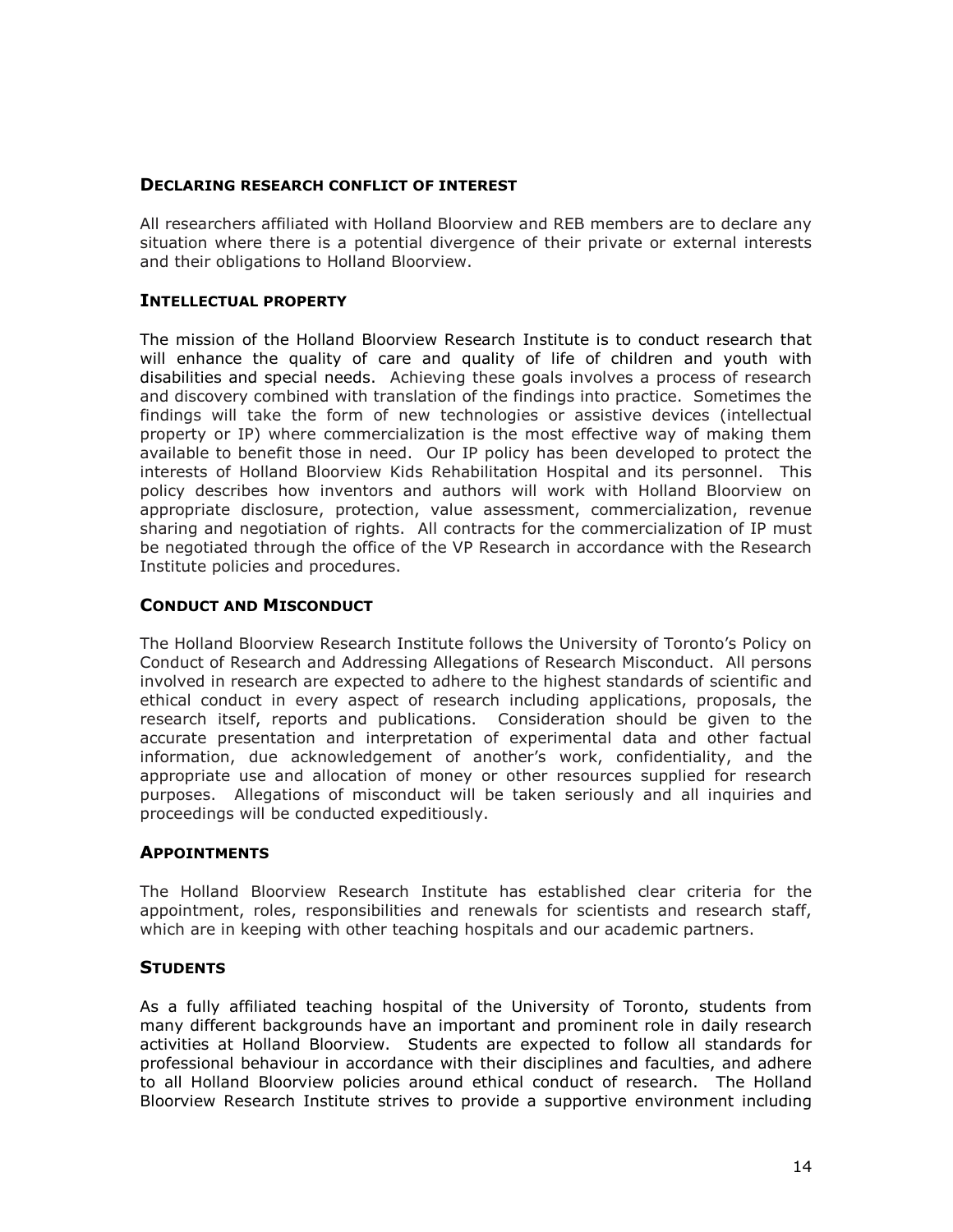appropriate supervision, resources, consultation and guidance respecting the rights of the student to fully pursue his or her academic endeavours.

# Conflict of Interest

All Holland Bloorview employees, students, volunteers and any other person working at or on behalf of the Hospital who are authorized to make decisions or act on Holland Bloorview's behalf are expected to conduct themselves in a manner which avoids conflicts of interest and to respond appropriately when a conflict of interest arises. All staff and affiliates are responsible for immediate disclosure of all actual, apparent, perceived or potential conflicts of interest. Full disclosure, in a fair and transparent process, is required to manage conflicts of interest and to protect the interests of Holland Bloorview Kids Rehabilitation Hospital, the staff and the public.

Conflict of interest is defined as a real, perceived, implied or potential situation that appears to or may place in doubt a person's objectivity or impartiality; jeopardize or interfere with a person's ability to act in the best interest of Holland Bloorview Kids Rehabilitation Hospital, results in a personal gain, advantage to the person (or those with a relationship to him/her) by virtue of their association with Holland Bloorview Kids Rehabilitation Hospital.

You are in a conflict of interest if you engage in activities or make decisions that could cause you to act in a way that is not in the best interest of Holland Bloorview Kids Rehabilitation Hospital. It is also a conflict if activities performed off hospital property and outside of regular working hours, affect your judgment to act in the best interest of clients and Holland Bloorview. You must conduct your outside activities or interests on your own time, not during your hours of employment with Holland Bloorview. Holland Bloorview's resources such as employees, equipment and supplies, may not be used for personal purposes. Outside activities and family or personal relationships must not interfere with your ability to exercise good judgment or perform your duties in a satisfactory manner.

As a quick overview, the types of activities you should report include:

- Having a job, trade or business outside of Holland Bloorview that could put you in direct or indirect competition with the organization, its suppliers, or others who have a contract with us
- Becoming an officer, agent or director of an organization that has, or may have, business dealings with Holland Bloorview
- Having any family or other personal relationship with a Holland Bloorview employee or service provider that could create the perception of a conflict of interest
- Any other situation that could reasonably appear to create a potential conflict of interest

In order to avoid inadvertent or unintentional involvement in unpleasant situations, or the appearance of conflict of interest, you are required to discuss situations of actual or potential conflict of interest with your Manager or Director of Human Resources who will advise you and assist you to complete the Conflict of Interest Disclosure Statement if necessary. See Policy HR 437 Conflict of Interest.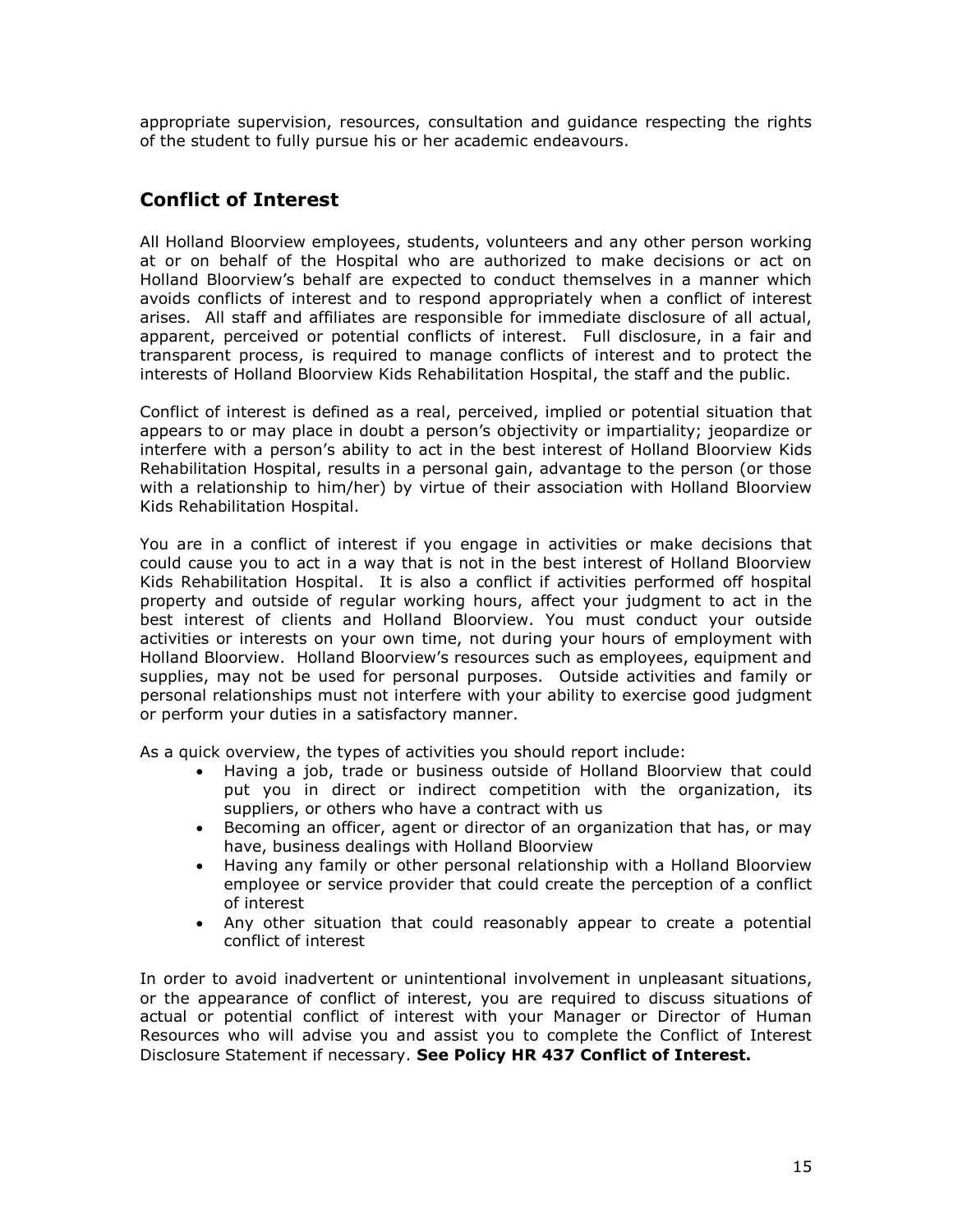# Hiring Family

In some situations, hiring or managing family members/partners can lead to conflicts of interest, unethical employment practices and the appearance of special treatment. Family members must not be in positions that put them under the direct or indirect supervisory authority of another family member. Family members must not be in positions where they would have access to the relative's confidential information or would audit, verify or be entrusted with monies received or handled by another relative. See Policy HR 835 Hiring of Relatives.

# Choose Suppliers through Fair Competition

Holland Bloorview is committed to fair competition in all its dealings with suppliers. It is important to communicate the organization's requirements clearly and uniformly to all potential suppliers. Contractors are selected on the basis of merit, which may include quality, competitiveness, reliability, reputation and price. If a supplier asks you to endorse a product or service using the organization name or your position as an organization representative, direct the request to your manager. See Policy FIN 060 Purchasing and Tendering.

#### For related policies see Policy BG 035 Conflict of Interest, Research Conflict of Interest Policy; Policy FIN 025 Finance Code of Conduct – Business; and Policy HR 495 Private Practice Policy.

# RELATIONSHIPS WITH CLIENTS AND FAMILIES OF CLIENTS

Because of the care and service that Holland Bloorview staffs provide, employees often have ongoing and significant contact with clients and their families.

Our role as health care providers requires that we maintain relationships that are therapeutic to the clients and families whom we serve. Personal/intimate relationships with clients and families compromise our objectivity and may result in an abuse of information gained about the client and family through the work done at Holland Bloorview. Regardless of how careful an employee believes he or she is being to separate work and personal life, Holland Bloorview deems such relationships to be inappropriate and contrary to employment obligations and our obligations to provide quality care. Furthermore, professional/licensing bodies view such relationships as professional misconduct.

In light of our obligations to protect our clients and maintain appropriate professional standards, employees may not establish personal/intimate relationships with clients or with any member of a client's family who may have ongoing contact with the client or Holland Bloorview. If employees have doubts regarding the appropriateness of their interactions with clients and family members, they should discuss the matter with a member of the management team to seek guidance and consult with his/her professional college as appropriate. See Policy HR 500 Relationships with Clients and Families of Clients.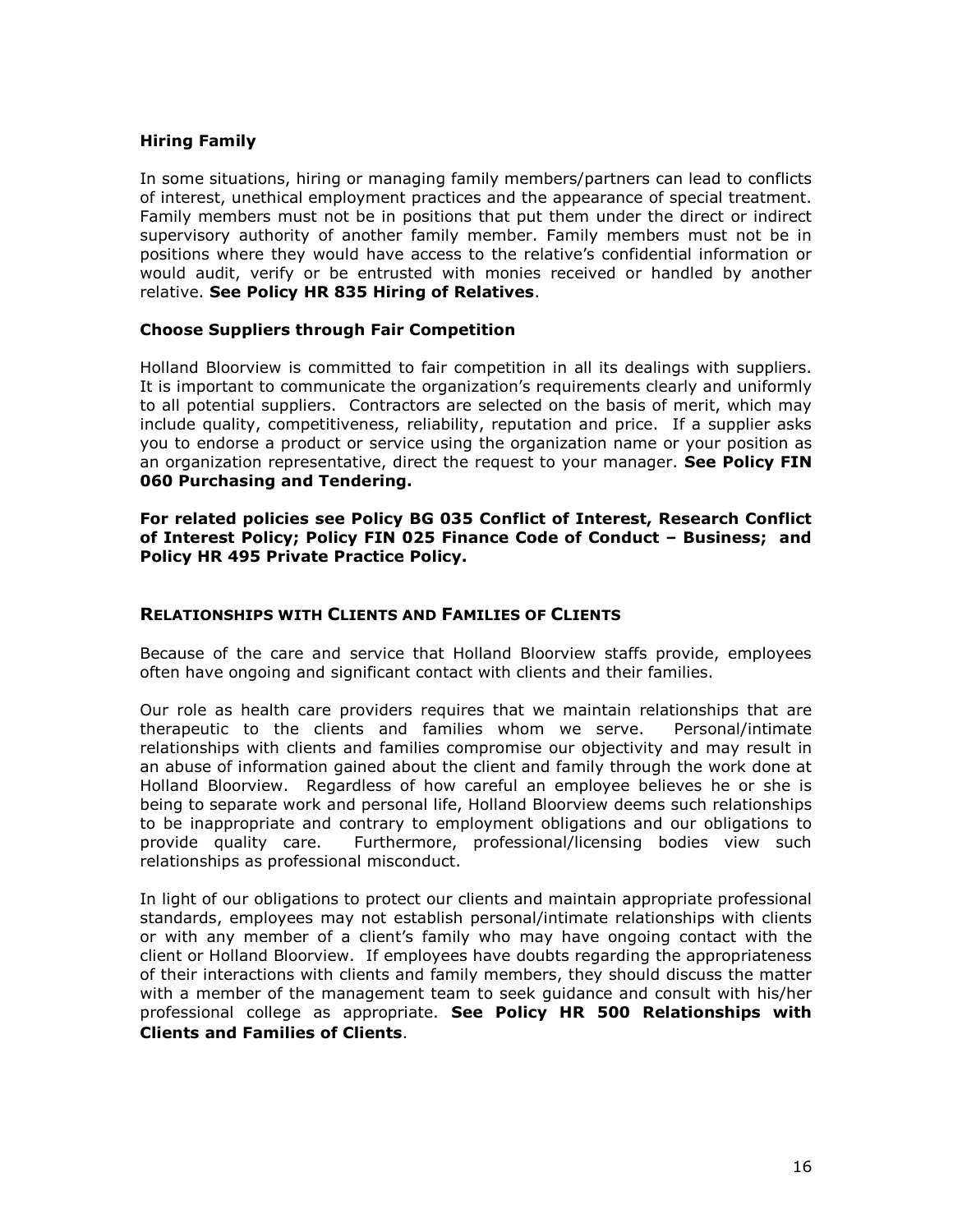# **DIVERSITY**

The Board of Trustees, employees, physicians and volunteers of Holland Bloorview Kids Rehabilitation Hospital strive towards ensuring that all people feel welcome and respected for who they are. We will do this by: having our Board and staff reflect the diversity of the community we serve; being sensitive to the needs of all people regardless of racial/cultural origin, gender, age, ability, sexual orientation or economic circumstance; removing barriers that prevent people from taking part in Holland Bloorview Kids Rehabilitation Hospital; having our communication and learning materials portray people in a balanced, fair, realistic, inclusive way; taking all reasonable steps to prevent the creation of barriers, harassment and discrimination at Holland Bloorview Kids Rehabilitation Hospital; making available training opportunities on equity issues; involving our diverse community in our work by seeking their input and participation whenever possible.

### ANTI-HARASSMENT AND ANTI-DISCRIMINATION

Everyone at Holland Bloorview has the right to work in an environment free from harassment and discrimination. No employee may be harassed or discriminated because of race, ancestry, place of origin, colour, ethnic origin, citizenship, creed (religion), sex (includes pregnancy), sexual orientation, age, record of offences, marital status (including common-law, divorced, separated), family status or disability (physical or mental).

In keeping with its legal responsibilities under the Ontario Human Rights Code and social responsibilities as an employer, the management of Holland Bloorview will treat any complaint of harassment as a serious matter. See Policy HR 405 Anti-Workplace Harassment.

#### COMPLAINTS/REPORTING UNACCEPTABLE PRACTICES

Employees who wish to obtain advice on acceptable business practices and for reporting possible violations, allegations, complaints or concerns regarding sexual harassment or other type of harassment may contact the Vice President of Human Resources and Organization Development or Director of Human Resources or their own manager. The Chair of the Board of Trustees or the Chair of the Audit Committee may also be contacted if the employee is not comfortable reporting the incident to another staff member.

Unacceptable business practices may include:

- activities that lead to financial misrepresentation or fraud;
- violate federal, provincial or city laws that may result in damages to the organization and its reputation
- unethical business conduct in violation of any organization policy
- danger to public health and safety or the general well being of employees and/or our clients

There will be no retaliation against a person who makes a report merely for having done so. Any person who engages in such retaliation, directly or indirectly, or encourages others to do so, may be disciplined, up to and including discharge. All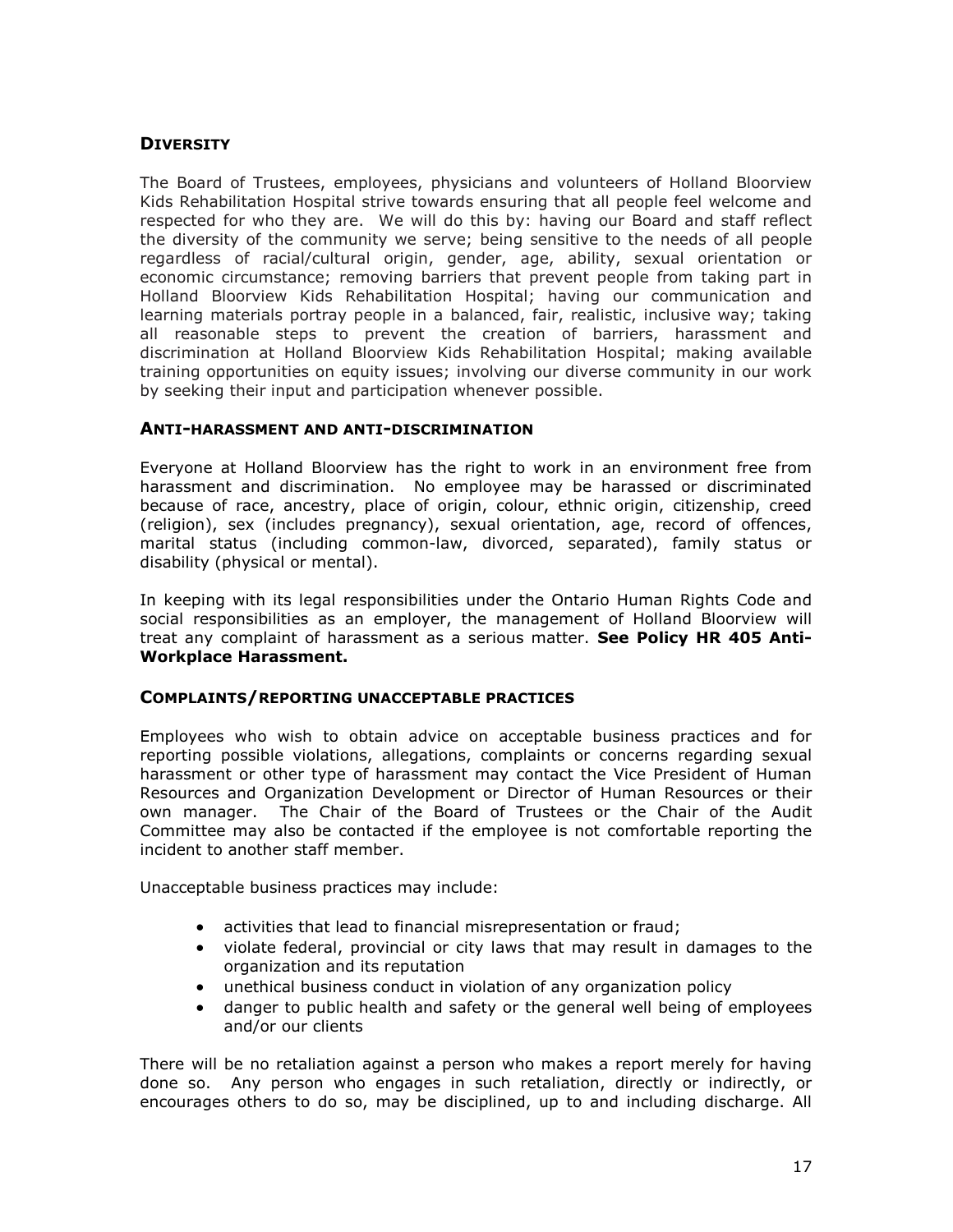reports will be investigated thoroughly, and, where warranted, corrective action will be taken promptly. Anyone making a report or otherwise involved in an investigation is expected to provide all relevant information requested from such person in the course of any investigation.

# Fundraising Conduct

# PRIVACY POLICY FOR FUNDRAISERS

Holland Bloorview Kids Foundation has a Board approved privacy policy to protect the privacy of the personal information of its stakeholders (donors, prospects, employees and other constituents) that is in accordance with the provisions of the Personal Information Protection and Electronic Documents Act (PIPEDA) and industry standards. In addition, the Foundation recognizes, and adheres to Holland Bloorview's corporate Privacy Policy. The policy includes a "Donor Privacy Statement" that is a declaration of a donor's right to privacy.

All staff of Holland Bloorview Kids Foundation and its Board agrees to protect the privacy of donors and prospective donors by signing and abiding by a confidentiality agreement.

# GUIDELINES FOR FUNDRAISING ETHICAL CONDUCT

# ASSOCIATION OF FUNDRAISING PROFESSIONALS

The Association of Fundraising Professionals (AFP) represents thousands of members in 172 chapters in Canada, the United States, Mexico, and China working to advance philanthropy through advocacy, research, education, and certification programs. Holland Bloorview Kids Foundation is a member organization of AFP. Members are committed to following the AFP Code of Conduct. The Association's international Donor Bill of Rights has been adopted by the Foundation Board and all Foundation staff.

The Code of Conduct outlines values that fundraisers strive to uphold, performance standards for fundraising professionals and their professional obligations, including behaviour in solicitation and use of funds raised. It includes principles regarding personal information and integrity with respect to accounting practices. The policy also includes the Donor Bill of Rights Declaration. This Bill of Rights includes rights such as having access to the organization's most recent financial statements, being given the opportunity to have their names removed from mailing lists and being assured that their gifts will be used for the purpose for which they were given.

# CANADIAN CENTRE FOR PHILANTHROPY ETHICAL FUNDRAISING AND FINANCIAL **ACCOUNTABILITY**

Holland Bloorview fundraisers have also adopted the Canadian Centre for Philanthropy's Code for Ethical Fundraising and Financial Accountability. This code provides assurance to donors or prospective donors that there are processes in place to deal with any questions or concerns about fundraising practices. It also provides another contact for concerns to be raised through The Charities Division of the Canada Customs and Revenue Agency, and includes a Declaration of Donor's Rights that is consistent with the Association of Fundraising Professionals' Code of Conduct.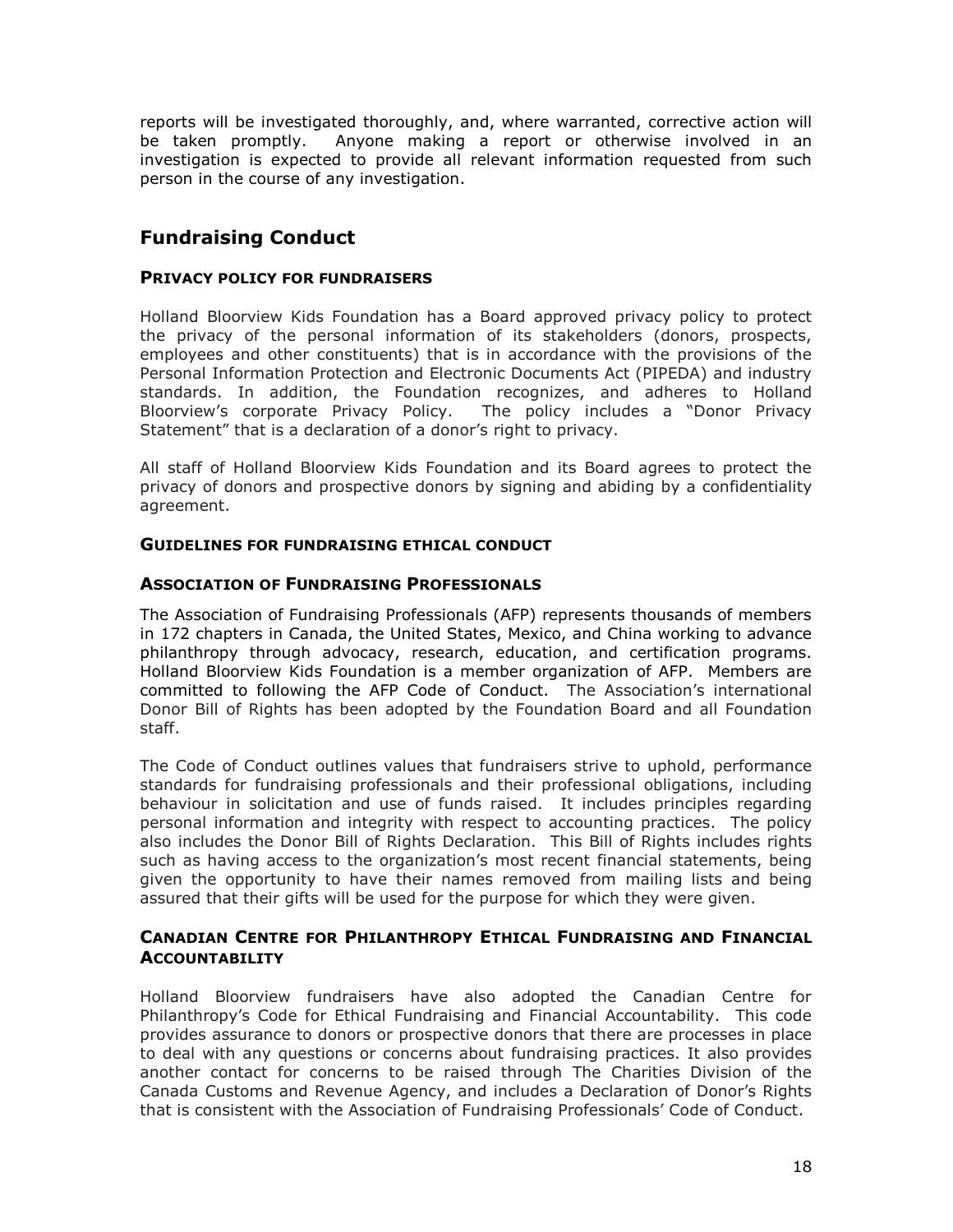# Related Policies

The following is a list of some of the key policies that you need to be aware of in complying with this Code of Conduct.

# LIVING OUR MISSION AND VALUES

Abuse Suspected by Staff/ Student/Volunteer (CF-005) Consent to Treatment (CF-075) Medical Student Summer Scholarship (PP-010) Nursing Students (RNs/RPNs) (PP-020) Physiotherapy Professional Practice (Under Review) (PP-035) Psychology Professional Practice (PP-040) Registered Respiratory Therapy – Students at Holland Bloorview Kids Rehabilitation Hospital (PP-050) Social Work Professional Practice (PP-055) Speech-Language Pathology Professional Practice (PP-060) Student Clinical Placement and Conflict of Interest (PP-062)

# CONFIDENTIALITY AND HANDLING INFORMATION

Confidentiality Statement (IM-025) Confidentiality Statement and Release of Information (IM-020) Media Relations (AC- 040) Software (IM-075) Privacy of Personal Health Information (IM-062)

# QUALITY AND SAFETY CONDUCT

Quality at Holland Bloorview Kids Rehabilitation Hospital (AC-060) Accident/Incident Reporting Procedure –Staff (OHS-205) Incident Reports – Client (CF-120) Management of a Critical Event Involving Clients (CF-131) Medication Treatment Incident Discrepancy (NPR 525) Critical Incident/Accident (OHS 225) Assault – Physical and Sexual (CF 030) Workplace Violence (HR-530) Disclosure of Adverse Events (CF-093)